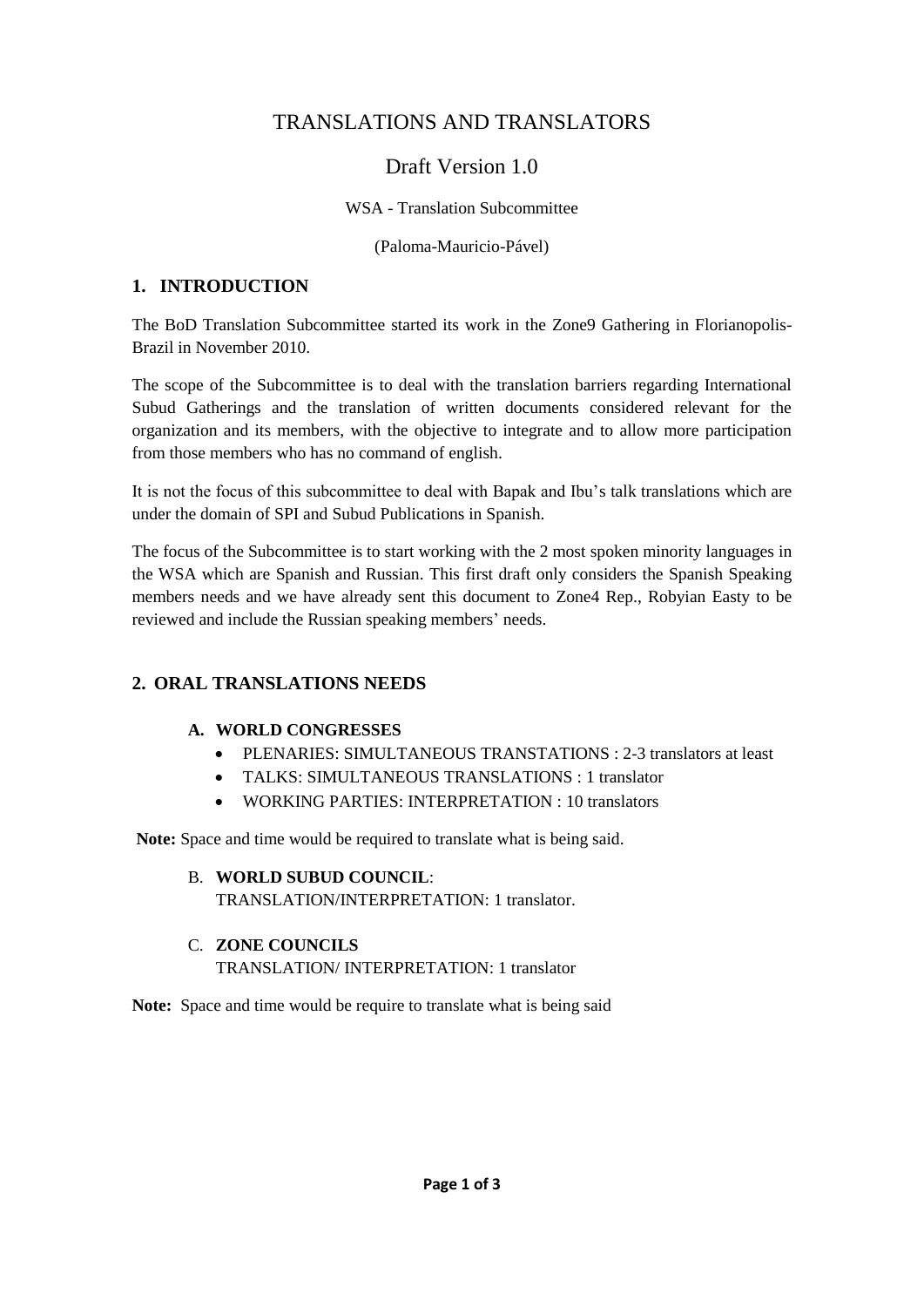## **3. FINANCIAL COMPESANTION FOR ORAL TRANSLATORS**

We consider that all translation work needs to be compensated.

We recommend for the both cases below to write contracts with the members willing to do this job.

We suggest compensation for oral translators as following:

#### **A. Simultaneous Translators for World Subud Congresses**

- *Compensation:* Air fare ticket, Fee and Full board.
- **Duty:** Plenary sessions. Ibu's Talks and testings. Reinforce interpretations during working parties if necessary.

#### **B. Interpreters:**

- *Compensation:* Full board plus registration fee
- *Duty:* To assist to all working groups (help by the translators if necessary)

## **4. WRITTEN TRANSLATIONS**

- A. LEGAL ISSUES/WORLD CONGRESS MINUTES/WORLD COUNCIL MINUTES/: Requirement: **2 Expert translators**.
- B. WSA COMUNICATIONS (IN GENERAL):

Requirement: **1 Amateur translator.**

- C. REPORTS: Requirement: **2 Amateurs translators.**
- D. SUBUD WORLD NEWS: Requirement: **1 Amateur translator.**

**6 translators in total are required.**

## **5. FINANCIAL COMPENSATION FOR WRITTEN TRANSLATORS**

WSA Budget for translation 2011: 4000 USD ( *this is for all the languages?)*

Translation work should be paid based on:

- Volume of work done
- $\blacksquare$  Seriousness/quality in translations